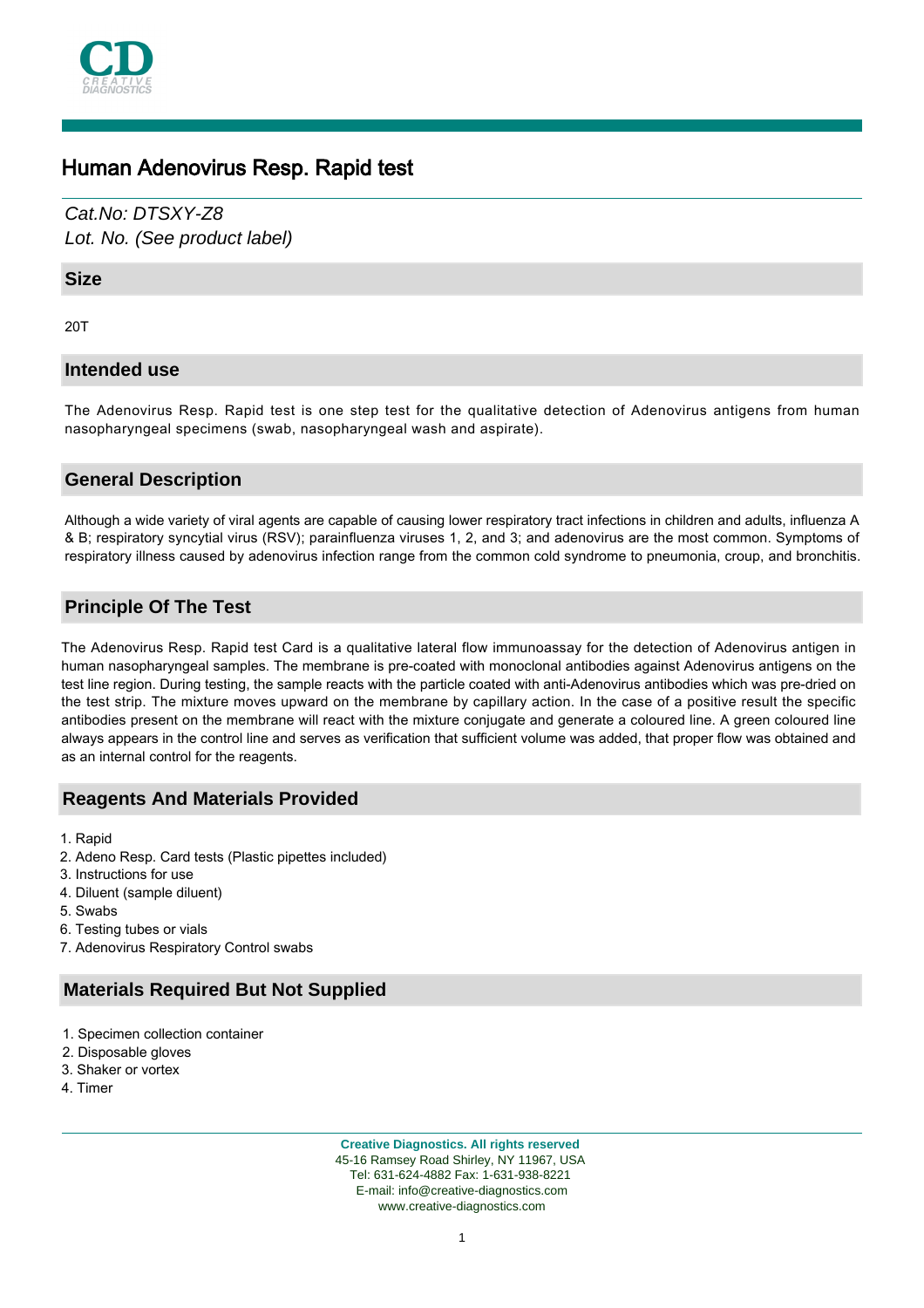

# **Specimen Collection And Preparation**

Nasopharyngeal swab method:

- 1. Bend shaft to follow curve of nasopharynx.
- 2. Insert swab through nostril to posterior nasopharynx.
- 3. Rotate swab a few times to obtain infected cells.
- 4. For an optimal sample, repeat procedure using other nostril.
- Nasopharyngeal aspirate method (suction apparatus, sterile suction catheter):
- 1. Instil several drops of solution saline into each nostril.
- 2. Place catheter through nostril to posterior nasopharynx.
- 3. Apply gentle suction. Using rotating motion, slowly withdraw catheter.
- 4. For an optimal sample, repeat procedure using other nostril.

Send specimen to lab immediately (testing sensitivity decrease over time). Cool specimen to 2-8°C during storage and transport for 8 hours prior to testing.

## **Reconstitution And Storage**

Store as packaged in the sealed pouch either at refrigerated or room temperature (2-30 $^{\circ}$ C). The test is stable through the expiration date printed on the sealed pouch. The test must remain in the sealed pouch until use. Do not freeze.

## **Assay Procedure**

#### Allow the tests, samples and buffer to reach room temperature (15-30°C) prior to testing. Do not open pouches until ready to perform the assay.To process the collected nasopharyngeal swab:

Use a separate testing tube or vial for each sample (swab). Add the diluent (15 drops) into the testing tube or vial, put the nasopharyngeal swab, mix and extract as much liquid possible from the swab. Remove the test. Card test from its sealed pouch and use it as soon as possible. Use a separate device for each sample. Dispense exactly 4 drops into the specimen well (S). Start the timer. Read the result at 10 minutes after dispensing the sample.



#### To process the collected nasopharyngeal wash or aspirate samples:

Use a separate pipette and testing tube for each sample. Add the nasopharyngeal wash or aspirate sample (6 drops) in a testing tube or vial. Add the diluent (9 drops) and mix with shaker. Remove the test. Card test from its sealed pouch and use it as soon as possible. Use a separate device for each sample. Dispense exactly 4 drops into the specimen well (S). Start the timer. Read the result at 10 minutes after dispensing the sample.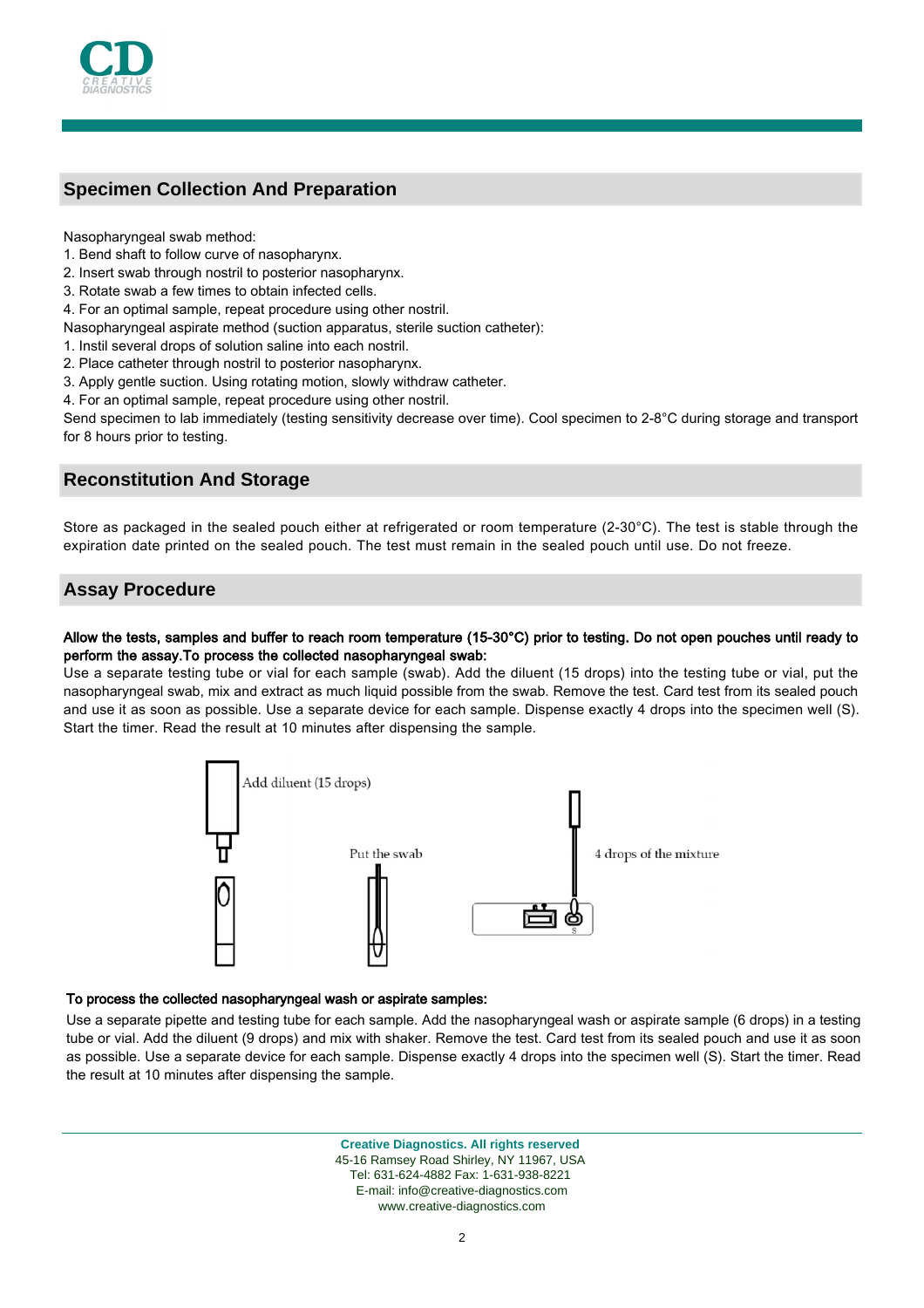



## **Quality Control**

Internal procedural controls are included in the test:

A green line appearing in the control line region (C). It confirms sufficient specimen volume and correct procedural technique.

### **Interpretation Of Results**



NEGATIVE: Only one GREEN line appears across the control line region marked with the letter C (control line).

POSITIVE: Two lines appear across the central window, a RED test line marked with the letter T and a GREEN control line marked with the letter C.

INVALID: Total absence of the GREEN control coloured line regardless the appearance or not of the RED test line. Note: Insufficient specimen volume, incorrect procedural techniques or deterioration of the reagents are the most likely reasons for control line failure. Review the procedure and repeat the test with a new test. If the problem persists, discontinue using the test kit and contact your local distributor.

#### NOTES ON THE INTERPRETATION OF RESULTS:

The intensity of the red coloured test line in the result line region (T) will vary depending on the concentration of antigens in the specimen. However, neither the quantitative value, nor the rate of increase in antigens can be determined by this qualitative test.